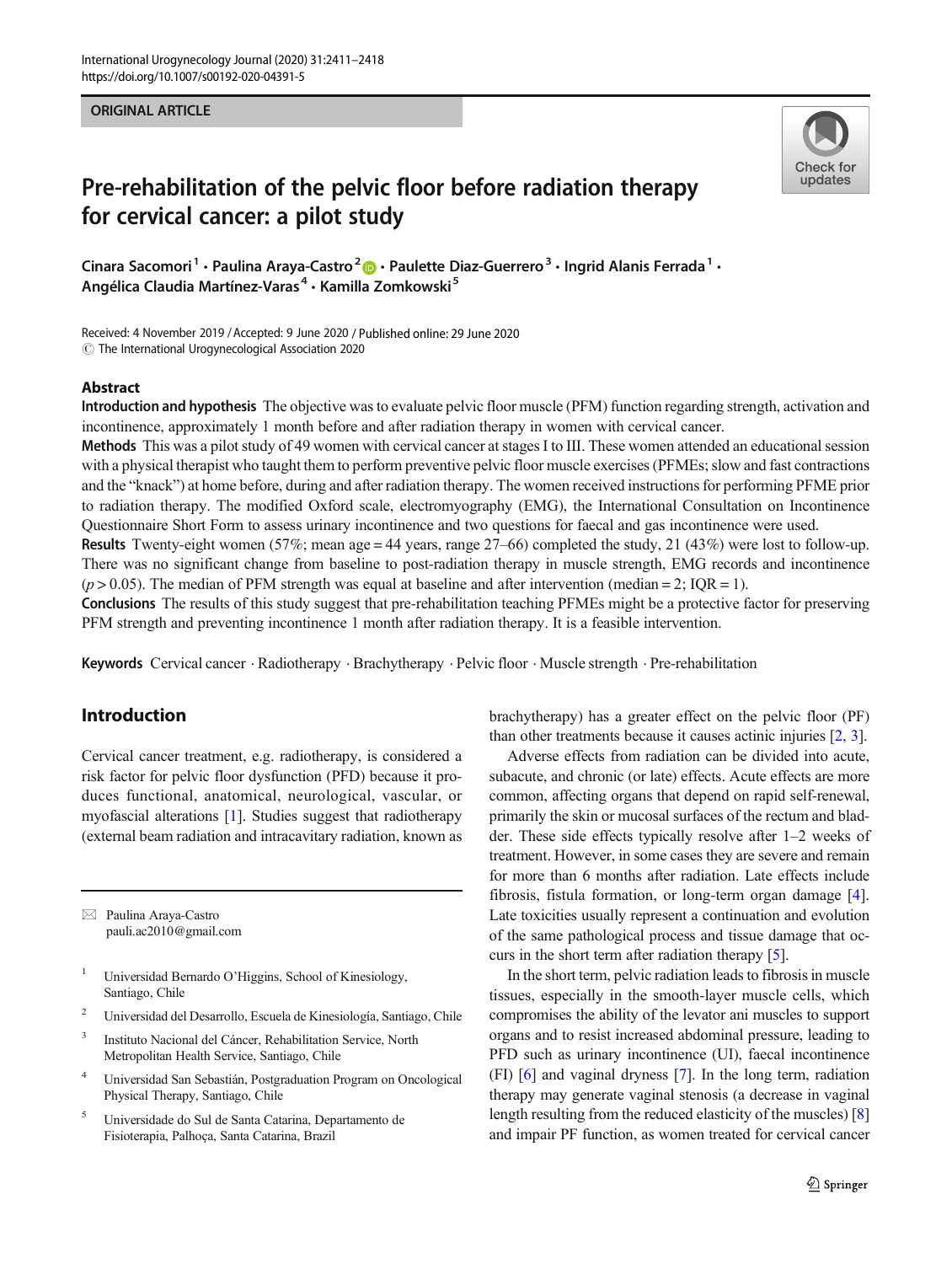have more bothersome PF symptoms—UI and obstructive voiding—compared with the reference community group from a case–control study [\[3](#page-6-0)]. Vaginal dryness and stenosis are associated with dyspareunia [\[8\]](#page-6-0).

A recent systematic review showed that PFD is common in gynaecological cancer survivors. PFD includes UI (4–76%), FI (2–34%), urinary retention (UR;  $0.4$ –39%), faecal urge (3– 49%), dyspareunia (12–58%) and vaginal dryness (15–47%) [\[9](#page-6-0)]. However, PFD is not consistently reported by patients and is frequently overlooked by many clinicians [\[1](#page-6-0)]. Further studies are encouraged as there are few studies detailing muscle function outcomes after cervical cancer [[6\]](#page-6-0).

The available rehabilitation treatments to mitigate the side effects of pelvic radiation are aimed at enhancing the function of the anatomical elements of the pelvis that were harmed and to minimise the sexual disorders that could be triggered by the physical disorders [\[10](#page-6-0)]. Techniques such as vaginal desensitization and PF re-education through exercises, vaginal cones and electrostimulation have been found to play a role in preventing the onset of these complications [\[11\]](#page-6-0). However, there is a lack of strong evidence to support the recommendation of these therapies as pre-rehabilitation, i.e. preventative measures against the complications from PF radiation. However, there is evidence of benefits in using pelvic floor muscle exercises (PFMEs) to prevent UI as an international recommendation [[12\]](#page-6-0).

As exposed above, the aim of this study was to evaluate the influence of an educational intervention teaching PFMEs prior to pelvic radiation, either external or intracavitary, for cervical cancer on pelvic floor muscle (PFM) function (strength, activation and incontinence) in the short term after approximately 1 month of pelvic radiation. The women received instructions on how to perform home-based PFMEs before, during and after radiotherapy.

# Materials and methods

This is a pilot study with a 1-month follow-up after radiation therapy. The study included an educational intervention to teach women PFMEs prior to pelvic radiation therapy. The women were re-evaluated approximately 1 month after radiotherapy.

## **Participants**

To determine eligibility, 648 women with gynaecological cancer were screened at The Chilean National Cancer Institute, Santiago de Chile. They were recruited at Gynaecological Cancer Committee sessions from August 2017 to July 2018. For inclusion in this study they should be referred for pelvic radiation treatment, external beam and/or brachytherapy, for cervical cancer. The women, aged 18–70, were first-time referrals for curative radiotherapy with or without previous or concomitant treatments, such as surgery and chemotherapy. The exclusion criteria included cancer stage IV, illiteracy, cognitive deficits and observed vaginal prolapse that exceeded the hymenal area. Non-acceptance of the invitation to participate was also a reason for exclusion. The sample size comprised all of the eligible women who chose to participate in the study. Only 15 women did not accept the invitation.

This project was approved by the Ethical Committee of the North Metropolitan Health Service (letter number 007/2017, approval date 5 April 2017). Informed consent was provided by all participants.

#### **Instruments**

The primary outcome was PF strength, which was assessed through vaginal bidigital evaluation grading with the modified Oxford scale [\[13\]](#page-6-0) by a physical therapist with expertise on PF rehabilitation. This scale classifies muscle strength in six categories on a scale of: (0) no contraction, (1) sign of an unsustained contraction, (2) presence of a weak but sustained contraction, (3) moderate contraction felt as an increase in intravaginal pressure with palpable upward and forward movement, (4) satisfactory contraction squeezing the examiner's fingers with elevation of the vaginal wall in the direction of the pubic symphysis, and (5) strong contraction with firm compression of the examiner's fingers with positive movement in the direction of the pubic symphysis, the examining finger is squeezed and drawn into the vagina. The patients were evaluated in lithotomy position.

Secondary outcomes included PFM activation, the presence of UI symptoms and adherence to the PFME regimen. All the questionnaire assessments were performed by four well-trained researchers, but PFM strength and activation were assessed by only one researcher with expertise.

Activation of the PFMs was assessed with an electromyographic measurement by the Myomed 632X® using an intravaginal probe. A reference electrode was placed on the right anterior superior iliac spine to eliminate external interference. The minimum, maximal and mean electromyography  $(EMG)$  measurements in microvolts  $(µV)$  were obtained during the patient's maximum voluntary contractions.

The presence of UI was evaluated using the International Consultation on Incontinence Questionnaire Short Form (ICIQ-SF) [\[14](#page-6-0)], which has been validated in Chile [[15](#page-6-0)]. The frequency and amount of urine loss were measured in relation to the last 4 weeks. The scores (0–21) indicated the effects of UI on quality of life  $[14]$  $[14]$  $[14]$ . In addition, the first question of this questionnaire was adapted to the context of frequency of gas and FI with two additional questions  $(0 =$  never,  $1 =$  once or less per week or less,  $2 =$  twice or three times per week,  $3 =$ once per day,  $4$  = several times per day and  $5$  = continually).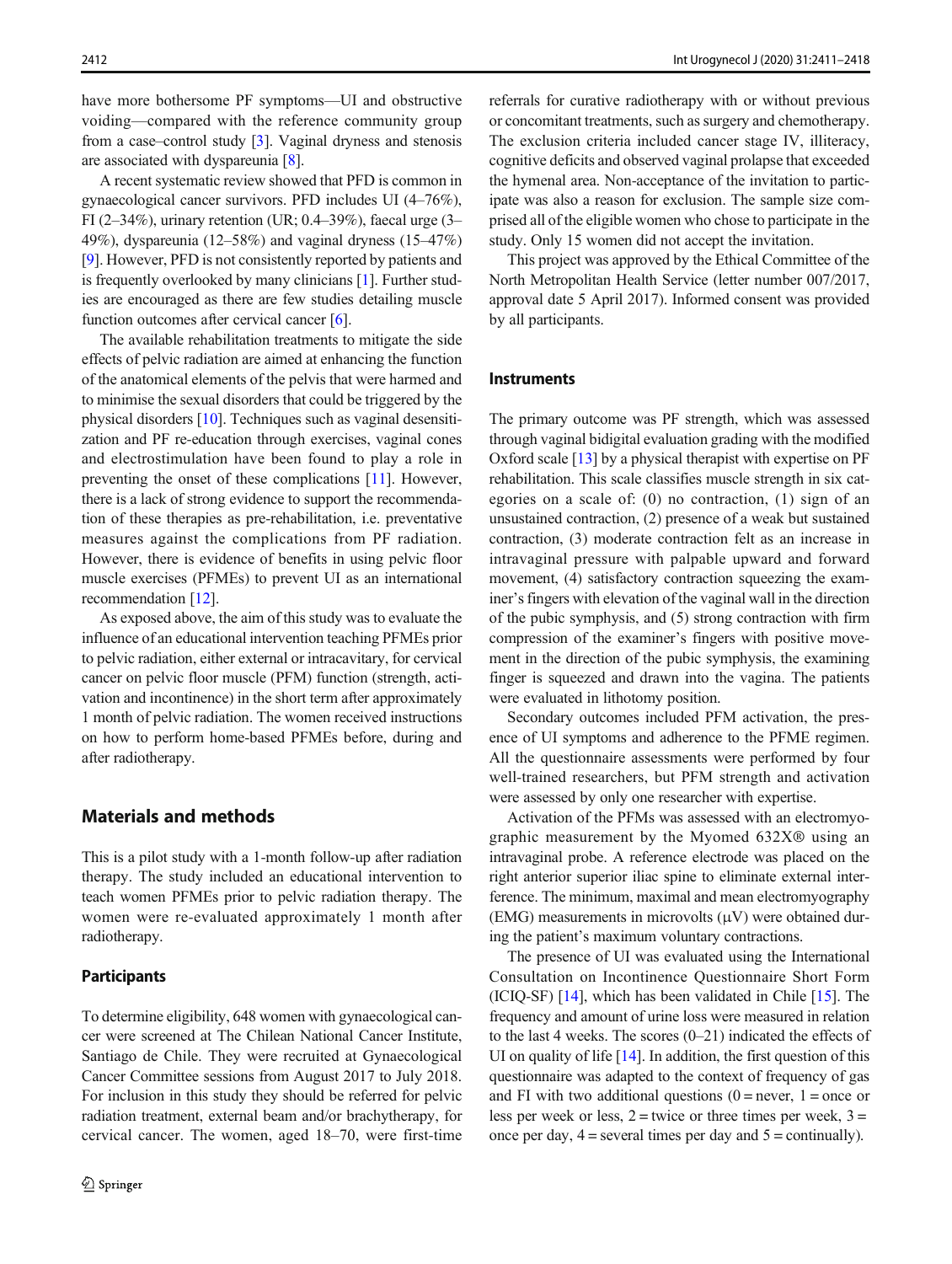<span id="page-2-0"></span>Adherence to non-supervised home-based PFMEs was assessed through an exercise diary in which women registered their completion of the recommended exercises. Sociodemographic and clinical variables were also obtained. The sociodemographic variables included age, marital status, education level, perceived health status and sexual activity. The clinical variables were cancer stage, previous cancer treatments, menopause, body mass index, and comorbidities (diabetes, hypertension and constipation).

#### Interventions

Fig. 1 Flow diagram of

analysis

The interventions took place at the Rehabilitation Service of the National Cancer Institute. They were conducted by a physical therapist specialist in oncology and PF rehabilitation. The intervention included one approximately 30-min physical therapy session to teach PFMEs. The patients were instructed to practice at least twice per day at home. The following were recommended:

- a) Low contractions: eight maximal voluntary contractions of 6 s each with a rest of 10 s
- b) One-second contractions: eight maximal voluntary contractions followed by relaxation
- c) The "knack": a voluntary precontraction of the PF before activities that increased intra-abdominal pressure [[16](#page-6-0)]

This protocol for increasing PFM strength was similar to those of previous studies [[17](#page-6-0), [18](#page-6-0)].

Steps were taken to promote home-based PFME adherence. An educational flyer and an audio recording with the instructions for the exercises were given to the patients. Information on PF anatomy and function and the importance of PFMEs in preventing dysfunctions was also provided. The patients' external beam radiotherapy and brachytherapy treatment was in accordance with international standards following the Chilean Guideline for Cervical Cancer [[19](#page-6-0)].

## Data analysis

The data were analysed using SPSS 23.0. Descriptive statistics were used. The data were tested for normality and did not meet the criteria in accordance with the Shapiro–Wilk test. The Wilcoxon signed-rank test  $(p < 0.05)$  was used for comparing pre- and post-radiotherapy PFM function, including the instruction of PFMEs. To compare women with and without symptoms of UI at baseline we used the Mann–Whitney U test. Because of the high rate of women who were lost to follow-up, the intention-to-treat analysis was not used. Some studies have suggested that the use of imputation techniques for replacing missing data do not yield good representations of the original data when both the number of respondents with missing data and the number of missing items were more than 20% [[20\]](#page-7-0).

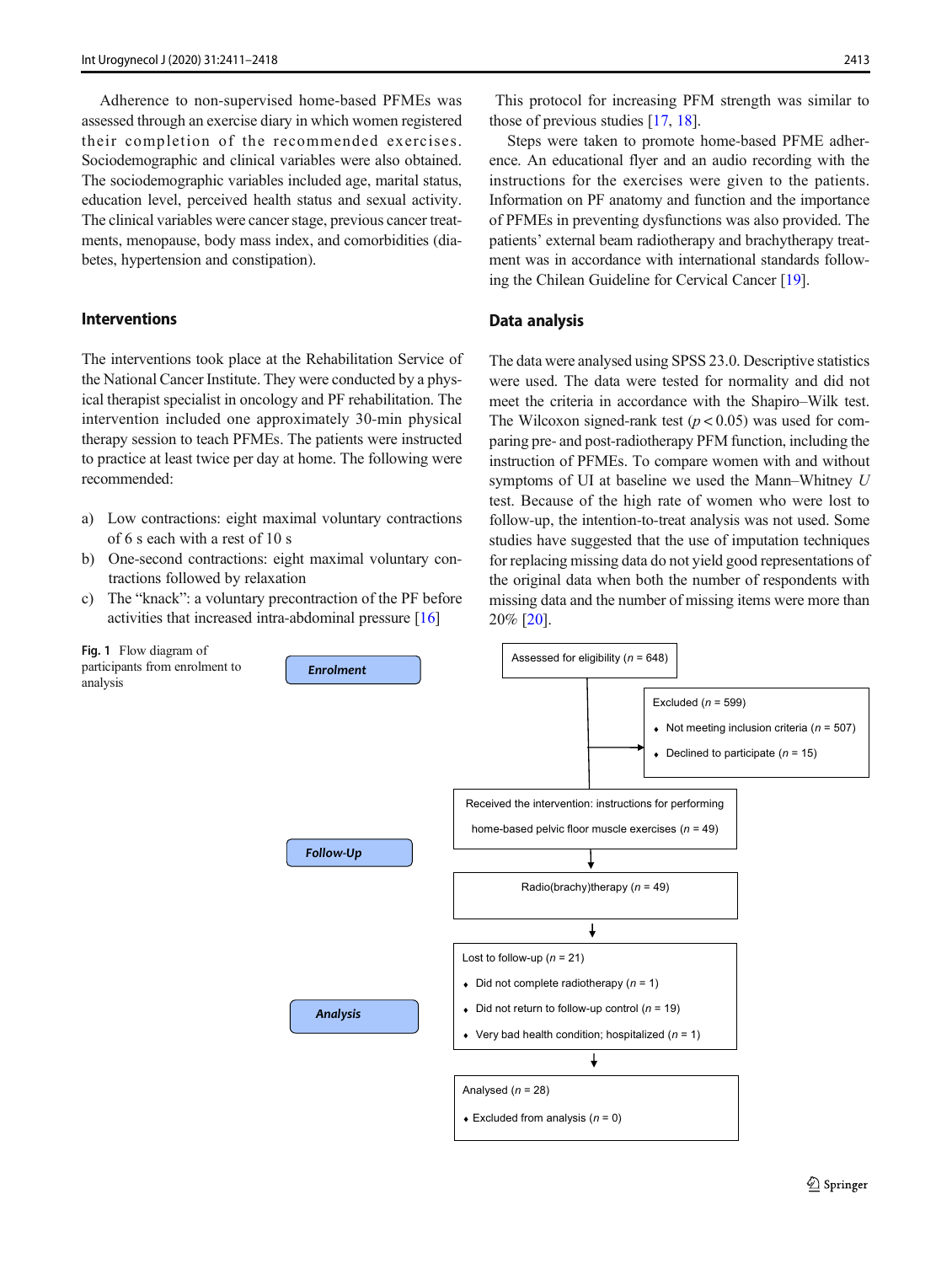## Results

In this study, 49 women received the intervention; however, only 28 returned to the follow-up control (42.8% had been lost to follow-up). Figure [1](#page-2-0) displays the flow of participants from enrolment to analysis. At baseline, there was no significant difference  $(p < 0.05)$  between women lost to follow-up and women who finished the study regarding age, parity, incontinence and PFM strength and activation.

Table 1 presents the sociodemographic and clinical characteristics of the participants. The mean age was 44.0 (standard deviation  $[SD] = 11.1$ . There was heterogeneity regarding their education levels. Most of the women were married or living with partners (42.8%). Only 17.9% were nulliparous. Only 35.7% were sexually active at baseline. Constipation was highly prevalent (60.7%). Nine women (32.1%) had undergone a surgery previously for gynaecological cancer, only 1 (3.6%) did not receive brachytherapy, and 16 (57.1%) also received chemotherapy concomitantly with radiotherapy.

Among the women who returned for re-evaluation, adherence to home-based PFMEs was high. All reported doing the exercises; however, 6 women (21.4%) did not return their diaries. With the exclusion of the women who did not return their diaries, the average number of days per week for performing the exercises was  $4.9$  (SD = 1.5). None of the women reported adverse events related to the practice of home-based PFMEs.

Table [2](#page-4-0) shows that there was no significant change in PFM strength and activation from baseline (before radiation therapy and the instruction to perform non-supervised home-based PFMEs) to approximately 1 month after radiation. The median of PFM strength was 2 at baseline and 1 month after radiation therapy, which means the presence of a weak but sustained contraction. The median ICIQ-SF score, representing the impact of incontinence on daily life, was low both at baseline (four points) and 1 month after RT (three points).

Table [3](#page-5-0) shows specific lower urinary tract symptoms. At baseline, 53.6% had symptoms of UI, which was more common during stressful situations such as coughing and exercise. One month after pelvic radiation therapy combined with home-based PFMEs, 46.4% of the women had UI symptoms. The frequency and amount of UI slightly reduced from baseline to postradiation therapy. Symptoms of gas incontinence were reported by 75.0% of the participants at baseline and by only 28.6% after the intervention. Symptoms of FI were reported by 39.3% of the participants at baseline and by 25.0% after the intervention.

We compared PF function in women with UI symptoms at baseline ( $n = 15, 53.6\%$ ) and women who did not report UI at baseline ( $n = 13$ , 46.4%). Only the mean EMG measurement 1 month after radiation therapy was different in these groups, with higher scores for women without UI than for women with UI symptoms (median 7 and 5 respectively,  $p = 0.022$ ). PFM strength was similar in these groups ( $p < 0.05$ ).

Table 1 Sociodemographic and cancer-related clinical characteristics  $(n = 28)$ 

| <b>Education</b> level<br>Basic incomplete<br>3<br>10.7<br>$\overline{c}$<br>7.1<br>Basic complete<br>3<br>Medium incomplete<br>10.7<br>10<br>35.7<br>Medium complete<br>Technical education<br>7<br>25.1<br>3<br>University<br>10.7<br>Marital status<br>9<br>Single<br>32.1<br>9<br>Married<br>32.1<br>3<br>10.7<br>Cohabiting with a partner<br>7<br>25.0<br>Divorced/separated<br>Parity<br>5<br>17.9<br>Nulliparous<br>6<br>21.4<br>Primiparous<br>17<br>60.7<br>Multiparous<br>11<br>39.3<br>Perimenopausal<br>17<br>60.7<br>Constipation<br>Diabetes<br>4<br>14.3<br>4<br>14.3<br>Arterial hypertension<br>5<br>17.9<br><b>Smokers</b><br>3<br>Former smokers<br>10.7<br>Cancer stage (TNM system)<br>I <sub>B</sub><br>15<br>53.6<br>II A<br>3<br>10.7<br>25.0<br>II B<br>7<br>3<br>10.7<br>III B<br>Oncological treatments<br>9<br>32.1<br>Radiotherapy and surgery<br>96.4<br>Radiotherapy and brachytherapy<br>27<br>16<br>Radiotherapy and chemotherapy<br>57.1<br>10<br>35.7<br>Sexually active<br>Self-reported health status <sup>a</sup><br>$\overline{4}$<br>14.8<br>Very good<br>12<br>44.4<br>Good<br>9<br>33.3<br>Regular<br>$\overline{2}$<br><b>Bad</b><br>7.4 | Variable | $\boldsymbol{n}$ | $\%$ |
|--------------------------------------------------------------------------------------------------------------------------------------------------------------------------------------------------------------------------------------------------------------------------------------------------------------------------------------------------------------------------------------------------------------------------------------------------------------------------------------------------------------------------------------------------------------------------------------------------------------------------------------------------------------------------------------------------------------------------------------------------------------------------------------------------------------------------------------------------------------------------------------------------------------------------------------------------------------------------------------------------------------------------------------------------------------------------------------------------------------------------------------------------------------------------------------|----------|------------------|------|
|                                                                                                                                                                                                                                                                                                                                                                                                                                                                                                                                                                                                                                                                                                                                                                                                                                                                                                                                                                                                                                                                                                                                                                                      |          |                  |      |
|                                                                                                                                                                                                                                                                                                                                                                                                                                                                                                                                                                                                                                                                                                                                                                                                                                                                                                                                                                                                                                                                                                                                                                                      |          |                  |      |
|                                                                                                                                                                                                                                                                                                                                                                                                                                                                                                                                                                                                                                                                                                                                                                                                                                                                                                                                                                                                                                                                                                                                                                                      |          |                  |      |
|                                                                                                                                                                                                                                                                                                                                                                                                                                                                                                                                                                                                                                                                                                                                                                                                                                                                                                                                                                                                                                                                                                                                                                                      |          |                  |      |
|                                                                                                                                                                                                                                                                                                                                                                                                                                                                                                                                                                                                                                                                                                                                                                                                                                                                                                                                                                                                                                                                                                                                                                                      |          |                  |      |
|                                                                                                                                                                                                                                                                                                                                                                                                                                                                                                                                                                                                                                                                                                                                                                                                                                                                                                                                                                                                                                                                                                                                                                                      |          |                  |      |
|                                                                                                                                                                                                                                                                                                                                                                                                                                                                                                                                                                                                                                                                                                                                                                                                                                                                                                                                                                                                                                                                                                                                                                                      |          |                  |      |
|                                                                                                                                                                                                                                                                                                                                                                                                                                                                                                                                                                                                                                                                                                                                                                                                                                                                                                                                                                                                                                                                                                                                                                                      |          |                  |      |
|                                                                                                                                                                                                                                                                                                                                                                                                                                                                                                                                                                                                                                                                                                                                                                                                                                                                                                                                                                                                                                                                                                                                                                                      |          |                  |      |
|                                                                                                                                                                                                                                                                                                                                                                                                                                                                                                                                                                                                                                                                                                                                                                                                                                                                                                                                                                                                                                                                                                                                                                                      |          |                  |      |
|                                                                                                                                                                                                                                                                                                                                                                                                                                                                                                                                                                                                                                                                                                                                                                                                                                                                                                                                                                                                                                                                                                                                                                                      |          |                  |      |
|                                                                                                                                                                                                                                                                                                                                                                                                                                                                                                                                                                                                                                                                                                                                                                                                                                                                                                                                                                                                                                                                                                                                                                                      |          |                  |      |
|                                                                                                                                                                                                                                                                                                                                                                                                                                                                                                                                                                                                                                                                                                                                                                                                                                                                                                                                                                                                                                                                                                                                                                                      |          |                  |      |
|                                                                                                                                                                                                                                                                                                                                                                                                                                                                                                                                                                                                                                                                                                                                                                                                                                                                                                                                                                                                                                                                                                                                                                                      |          |                  |      |
|                                                                                                                                                                                                                                                                                                                                                                                                                                                                                                                                                                                                                                                                                                                                                                                                                                                                                                                                                                                                                                                                                                                                                                                      |          |                  |      |
|                                                                                                                                                                                                                                                                                                                                                                                                                                                                                                                                                                                                                                                                                                                                                                                                                                                                                                                                                                                                                                                                                                                                                                                      |          |                  |      |
|                                                                                                                                                                                                                                                                                                                                                                                                                                                                                                                                                                                                                                                                                                                                                                                                                                                                                                                                                                                                                                                                                                                                                                                      |          |                  |      |
|                                                                                                                                                                                                                                                                                                                                                                                                                                                                                                                                                                                                                                                                                                                                                                                                                                                                                                                                                                                                                                                                                                                                                                                      |          |                  |      |
|                                                                                                                                                                                                                                                                                                                                                                                                                                                                                                                                                                                                                                                                                                                                                                                                                                                                                                                                                                                                                                                                                                                                                                                      |          |                  |      |
|                                                                                                                                                                                                                                                                                                                                                                                                                                                                                                                                                                                                                                                                                                                                                                                                                                                                                                                                                                                                                                                                                                                                                                                      |          |                  |      |
|                                                                                                                                                                                                                                                                                                                                                                                                                                                                                                                                                                                                                                                                                                                                                                                                                                                                                                                                                                                                                                                                                                                                                                                      |          |                  |      |
|                                                                                                                                                                                                                                                                                                                                                                                                                                                                                                                                                                                                                                                                                                                                                                                                                                                                                                                                                                                                                                                                                                                                                                                      |          |                  |      |
|                                                                                                                                                                                                                                                                                                                                                                                                                                                                                                                                                                                                                                                                                                                                                                                                                                                                                                                                                                                                                                                                                                                                                                                      |          |                  |      |
|                                                                                                                                                                                                                                                                                                                                                                                                                                                                                                                                                                                                                                                                                                                                                                                                                                                                                                                                                                                                                                                                                                                                                                                      |          |                  |      |
|                                                                                                                                                                                                                                                                                                                                                                                                                                                                                                                                                                                                                                                                                                                                                                                                                                                                                                                                                                                                                                                                                                                                                                                      |          |                  |      |
|                                                                                                                                                                                                                                                                                                                                                                                                                                                                                                                                                                                                                                                                                                                                                                                                                                                                                                                                                                                                                                                                                                                                                                                      |          |                  |      |
|                                                                                                                                                                                                                                                                                                                                                                                                                                                                                                                                                                                                                                                                                                                                                                                                                                                                                                                                                                                                                                                                                                                                                                                      |          |                  |      |
|                                                                                                                                                                                                                                                                                                                                                                                                                                                                                                                                                                                                                                                                                                                                                                                                                                                                                                                                                                                                                                                                                                                                                                                      |          |                  |      |
|                                                                                                                                                                                                                                                                                                                                                                                                                                                                                                                                                                                                                                                                                                                                                                                                                                                                                                                                                                                                                                                                                                                                                                                      |          |                  |      |
|                                                                                                                                                                                                                                                                                                                                                                                                                                                                                                                                                                                                                                                                                                                                                                                                                                                                                                                                                                                                                                                                                                                                                                                      |          |                  |      |
|                                                                                                                                                                                                                                                                                                                                                                                                                                                                                                                                                                                                                                                                                                                                                                                                                                                                                                                                                                                                                                                                                                                                                                                      |          |                  |      |
|                                                                                                                                                                                                                                                                                                                                                                                                                                                                                                                                                                                                                                                                                                                                                                                                                                                                                                                                                                                                                                                                                                                                                                                      |          |                  |      |
|                                                                                                                                                                                                                                                                                                                                                                                                                                                                                                                                                                                                                                                                                                                                                                                                                                                                                                                                                                                                                                                                                                                                                                                      |          |                  |      |
|                                                                                                                                                                                                                                                                                                                                                                                                                                                                                                                                                                                                                                                                                                                                                                                                                                                                                                                                                                                                                                                                                                                                                                                      |          |                  |      |
|                                                                                                                                                                                                                                                                                                                                                                                                                                                                                                                                                                                                                                                                                                                                                                                                                                                                                                                                                                                                                                                                                                                                                                                      |          |                  |      |
|                                                                                                                                                                                                                                                                                                                                                                                                                                                                                                                                                                                                                                                                                                                                                                                                                                                                                                                                                                                                                                                                                                                                                                                      |          |                  |      |
|                                                                                                                                                                                                                                                                                                                                                                                                                                                                                                                                                                                                                                                                                                                                                                                                                                                                                                                                                                                                                                                                                                                                                                                      |          |                  |      |

<sup>a</sup> Data from one patient were missing; thus, we used the valid percentage

## **Discussion**

This quasi-experimental study was aimed at investigating the influence of an educational intervention with a physiotherapist's instructions to women with gynaecological cancer to perform PFMEs before, during and after pelvic radiotherapy with brachytherapy treatment. The pre-rehabilitation was found to have a protective effect on PFM function, mainly concerning muscle strength and activation, which did not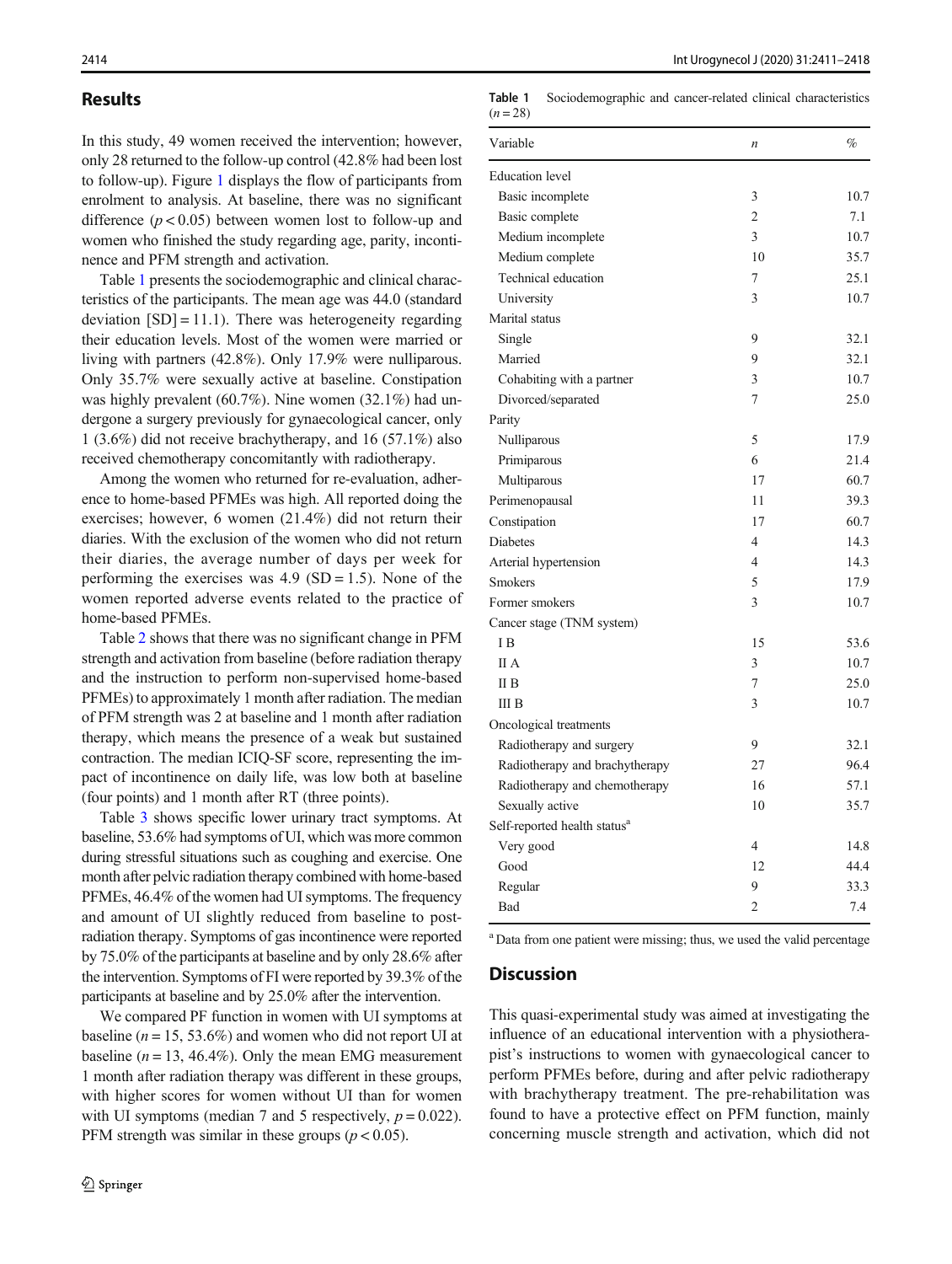<span id="page-4-0"></span>Table 2 Comparison of pelvic floor muscle function at baseline and post-radiotherapy combined with non-supervised home-based pelvic floor muscle exercises  $(n =$ 31)

| Variables                                               | <b>Baseline</b> |                  | After radiotherapy<br>combined with home-<br>based PFMEs |                          | Wilcoxon<br>test |  |
|---------------------------------------------------------|-----------------|------------------|----------------------------------------------------------|--------------------------|------------------|--|
|                                                         | Mean<br>(SD)    | Median<br>( IQR) | X(SD)                                                    | Median<br>$(\mathbb{R})$ | $\boldsymbol{p}$ |  |
| Mean PFM strength <sup>a</sup>                          | 1.7(0.8)        | 2.0(1.0)         | 2.6(0.7)                                                 | 2.0(1.0)                 | 0.052            |  |
| Right PFM strength <sup>a</sup>                         | 1.7(0.8)        | 2.0(1.0)         | 2.6(0.7)                                                 | 2.0(1.0)                 | 0.083            |  |
| Left PFM strength <sup>a</sup>                          | 1.8(0.9)        | 2.0(2.0)         | 2.5(0.8)                                                 | 2.0(1.0)                 | 0.095            |  |
| Minimum $EMG(\mu V)$                                    | 1.4(1.0)        | 1.0(1.0)         | 1.4(1.0)                                                 | 1.0(1.0)                 | 1.0              |  |
| Maximal EMG (µV)                                        | 39.7<br>(22.0)  | 29.0(31.0)       | 47.4<br>(28.1)                                           | 37.5<br>(38.0)           | 0.196            |  |
| Mean EMG (µV)                                           | 5.7(1.7)        | 6.0(3.0)         | 6.5(4.0)                                                 | 6.0(5.0)                 | 0.586            |  |
| Effect of incontinence on daily life<br>(ICIO-SF score) | 5.9(5.5)        | 4.0(9.5)         | 5.3(5.3)                                                 | 3.0(9.0)                 | 0.794            |  |

<sup>a</sup> Assessed using the modified Oxford scale:  $0 =$  no contraction and  $5 =$  very strong

PFMEs pelvic floor muscle exercises, EMG electromyography, ICIQ-SF International Consultation on Incontinence Questionnaire Short Form, SD standard deviation, IQR interquartile range

change 1 month after pelvic radiation therapy. A review of the literature suggests that this might be a novel result. No studies were found to include the teaching of PFMEs to women prior to pelvic radiation therapy. These positive findings support the importance and feasibility of the implementation of preventive programmes that include teaching PFMEs to women who will undergo pelvic radiation therapy.

In addition, few studies tested PFMEs in cervical cancer survivors after radiation treatment, including only women with PFD [\[21](#page-7-0), [22](#page-7-0)]. They showed that PFMEs are useful to improve PFD and quality of life [[21,](#page-7-0) [22\]](#page-7-0).

The median PFM strength was still low 1 month after (me $dian = 2$ ,  $IQR = 1$ ; the presence of a weak but sustained contraction suggests the need for more intensive supervised PF rehabilitation for these women. PFM strength can be improved by PFMEs that include fast contractions, sustained contractions, proprioceptive and "the knack" exercises. PFM strength is a single aspect of PFM function and represents the ability to prevent urinary or anorectal leakage during activities that increase intraabdominal pressure. PFM strength is measured during a voluntary maximal contraction. Meanwhile, EMG results suggest a pattern of activity or behaviour of the muscle, but have limited value as a tool for diagnosis of the functioning of the PF [[23](#page-7-0)]. For this reason, most of the therapists use EMG records as biofeedback to help patients improve their PF contraction abilities. However, there is a need to establish minimal clinically important differences for PFM strength and activation (EMG) in order to improve the clinical interpretation of results.

The results of a qualitative study indicated that women with gynaecological cancer with UI or FI after radiation and/or surgery had a positive attitude towards PFM training [\[24\]](#page-7-0) and that this may have contributed to their well-being. In a study of the effects of gynaecological cancer treatments

on PFM strength, a previous study [\[25\]](#page-7-0) found no significant difference between the surgical group and the radiation groups regarding maximum PF strength, as measured by the modified Oxford scale in the present study. They found that the radiation therapy group appeared to have a greater proportion of extremely low maximum strength scores (such as 0 and 1) on the scale [\[25\]](#page-7-0). A randomized controlled trial demonstrated that a supervised programme of PFM training improved PF dysfunction and quality of life in women who had undergone radical hysterectomies for gynaecological cancer [[21\]](#page-7-0). In another study of gynaecological cancer survivors with UI, 18% of the women who had received radiation exhibited symptom improvement after a PFME programme [\[22\]](#page-7-0). Most studies have indicated that PFMEs would benefit women with gynaecological cancer.

The rationale for the effectiveness of PFMEs in the prevention of PF dysfunction after pelvic radiation therapy is related to its effect on muscle strength and the increased blood flow to the pelvic structures [\[26](#page-7-0)]. This may have contributed to the improved functioning of these structures, as measured during the short period after radiotherapy.

In this study, PFM activation and UI symptoms remained unchanged after the combination of pelvic radiation therapy and home-based PFMEs. Another study found the pretreatment prevalence of stress UI and urgency UI to be 24–29% and 8–18% respectively, and the post-treatment prevalence to be 4–76% and 4–59% respectively [[9\]](#page-6-0). Considering the high prevalence of UI after gynaecological cancer treatment, the proposed intervention of providing PFMEs could be interpreted as having a preventive effect by protecting the PF structures, which are typically impaired as a result of pelvic radiation therapy. The recommended minimal important differences for ICIQ-UI SF are minus 5 at 12 months and minus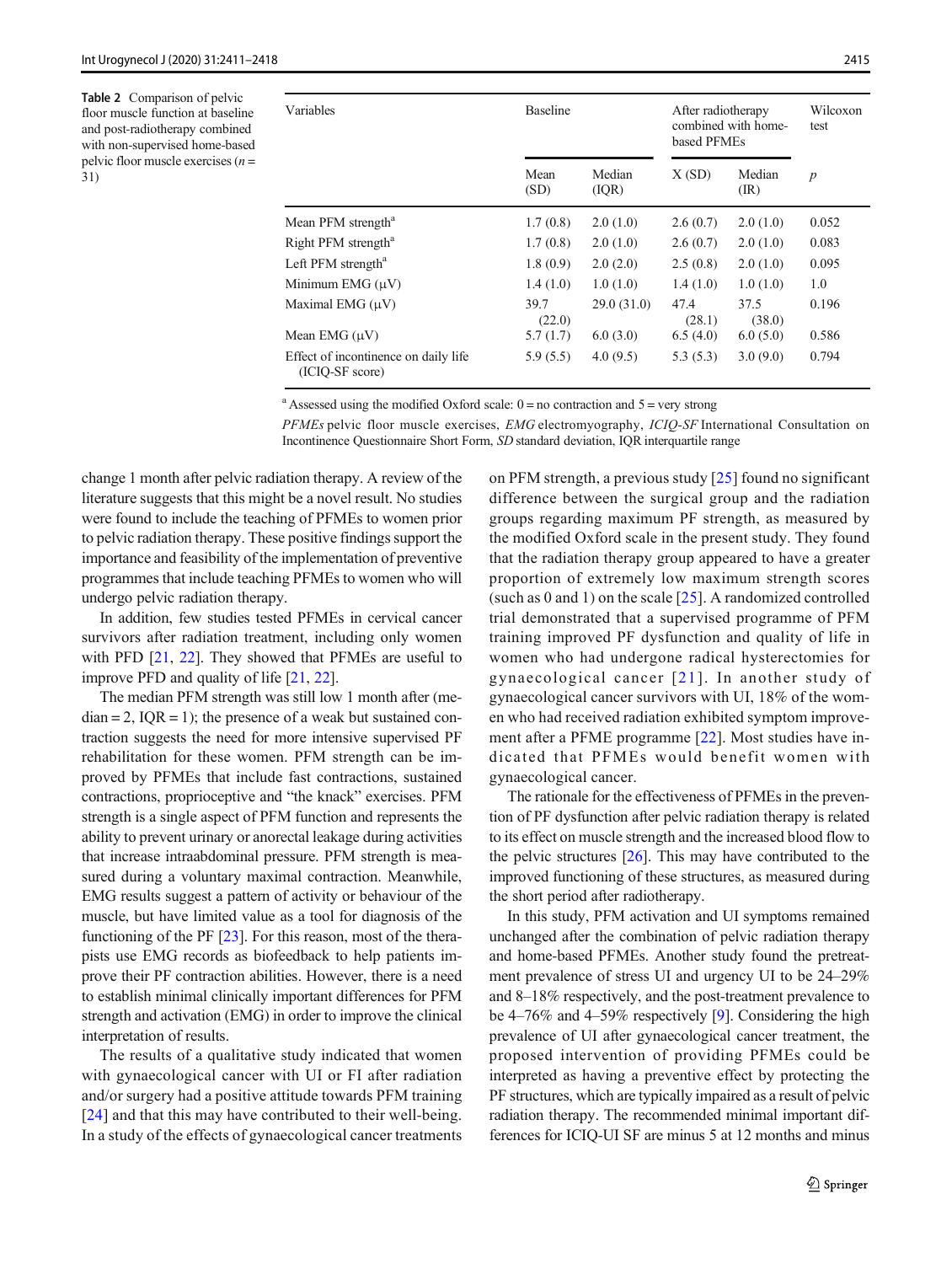<span id="page-5-0"></span>Table 3 Lower urinary tract symptoms at baseline and after radiotherapy treatment combined with non-supervised home-based pelvic floor muscle exercises  $(n =$ 28)

| Variable                                      | Baseline, $n$<br>$(\%)$ | After radiotherapy combined with home-based PFME, $n$<br>$(\%)$ |  |  |  |  |
|-----------------------------------------------|-------------------------|-----------------------------------------------------------------|--|--|--|--|
| Frequency of urinary incontinence             |                         |                                                                 |  |  |  |  |
| Never                                         | 13 (46.4)               | 15(53.6)                                                        |  |  |  |  |
| Once or less than once per<br>week            | 8 (28.6)                | 2(7.1)                                                          |  |  |  |  |
| Twice or three times per week                 | 2(7.1)                  | 2(7.1)                                                          |  |  |  |  |
| Once per day                                  | 2(7.1)                  | 4(14.3)                                                         |  |  |  |  |
| Several times per day                         | 3(10.7)                 | 3(10.7)                                                         |  |  |  |  |
| Amount of urinary incontinence                |                         |                                                                 |  |  |  |  |
| Nothing                                       | 13(46.4)                | 15(53.6)                                                        |  |  |  |  |
| Very small                                    | 10(35.7)                | 7(25.0)                                                         |  |  |  |  |
| Moderate                                      | 4(14.3)                 | 4(14.3)                                                         |  |  |  |  |
| Very much                                     | 1(3.6)                  | 0(0)                                                            |  |  |  |  |
| Situations during urine loss                  |                         |                                                                 |  |  |  |  |
| Before arriving at the toilet                 | 4 (14.3)                | 8 (28.6)                                                        |  |  |  |  |
| While coughing                                | 12(42.9)                | 6(21.4)                                                         |  |  |  |  |
| While sleeping                                | 0(0.0)                  | 1(3.6)                                                          |  |  |  |  |
| While exercising                              | 5 (17.9)                | 4(14.3)                                                         |  |  |  |  |
| While dressing after urinating                | 3(10.7)                 | 3(10.7)                                                         |  |  |  |  |
| Without an evident motive                     | 0(0.0)                  | 1(3.6)                                                          |  |  |  |  |
| Continually                                   | 0(0.0)                  | 0(0.0)                                                          |  |  |  |  |
| Frequency of gas incontinence <sup>a</sup>    |                         |                                                                 |  |  |  |  |
| Never                                         | 7(25.0)                 | 20(71.4)                                                        |  |  |  |  |
| Once or less than once per<br>week            | 7(25.0)                 | 1(3.6)                                                          |  |  |  |  |
| Twice or three times per week                 | 2(7.1)                  | 1(3.6)                                                          |  |  |  |  |
| Once per day                                  | 1(3.6)                  | 2(7.1)                                                          |  |  |  |  |
| Several times per day                         | 2(7.1)                  | 1(3.6)                                                          |  |  |  |  |
| Continually                                   | 1(3.6)                  | 0(0)                                                            |  |  |  |  |
| Frequency of faecal incontinence <sup>a</sup> |                         |                                                                 |  |  |  |  |
| Never                                         | 17(60.7)                | 21 (75.0)                                                       |  |  |  |  |
| Once or less per week                         | 2(7.1)                  | 1(3.6)                                                          |  |  |  |  |
| Twice or three times per week                 | 0(0)                    | 2(7.1)                                                          |  |  |  |  |
| Once per day                                  | 1(3.6)                  | 0(0)                                                            |  |  |  |  |
| Several times per day                         | 0(0)                    | 1(3.6)                                                          |  |  |  |  |

PFMEs pelvic floor muscle exercises

<sup>a</sup> The valid percentage was used because there were 9 missing cases at baseline and 4 after treatment

4 at 24 months [\[27\]](#page-7-0); meaning that in this study there was no clinically relevant worsening of the UI condition.

In this study, women with UI symptoms at baseline had a significantly lower mean EMG score 1 month after radiation therapy than those without UI. EMG was sensitive in detecting differences between these groups, as demonstrated in an EMG reliability study that compared healthy women and women with PFD [\[28\]](#page-7-0).

Faecal and gas incontinence decreased from pre- to postintervention. FI symptoms were reported by 39.3% of the participants at baseline and by 25.0% after the intervention. Meanwhile, gas incontinence symptoms decreased from 75% to 28.6%. However, these results should be interpreted with caution because, as a result of operational issues, eight data points were missing data for this variable at baseline and three after radiation therapy. According to a previous systematic review, the prevalence of FI in women with cervical cancer was 6% before treatment and 2–34% after treatment [[9\]](#page-6-0). The associated symptoms, such as urinary leakage, FI and pelvic organ prolapse, are considered disabilities [[26\]](#page-7-0).

The barriers to the implementation of this intervention were related to the difficulty of patient follow-up, as there was a high attrition rate (42.8%). Many women missed their appointments, and the researchers had to call many times to reinforce the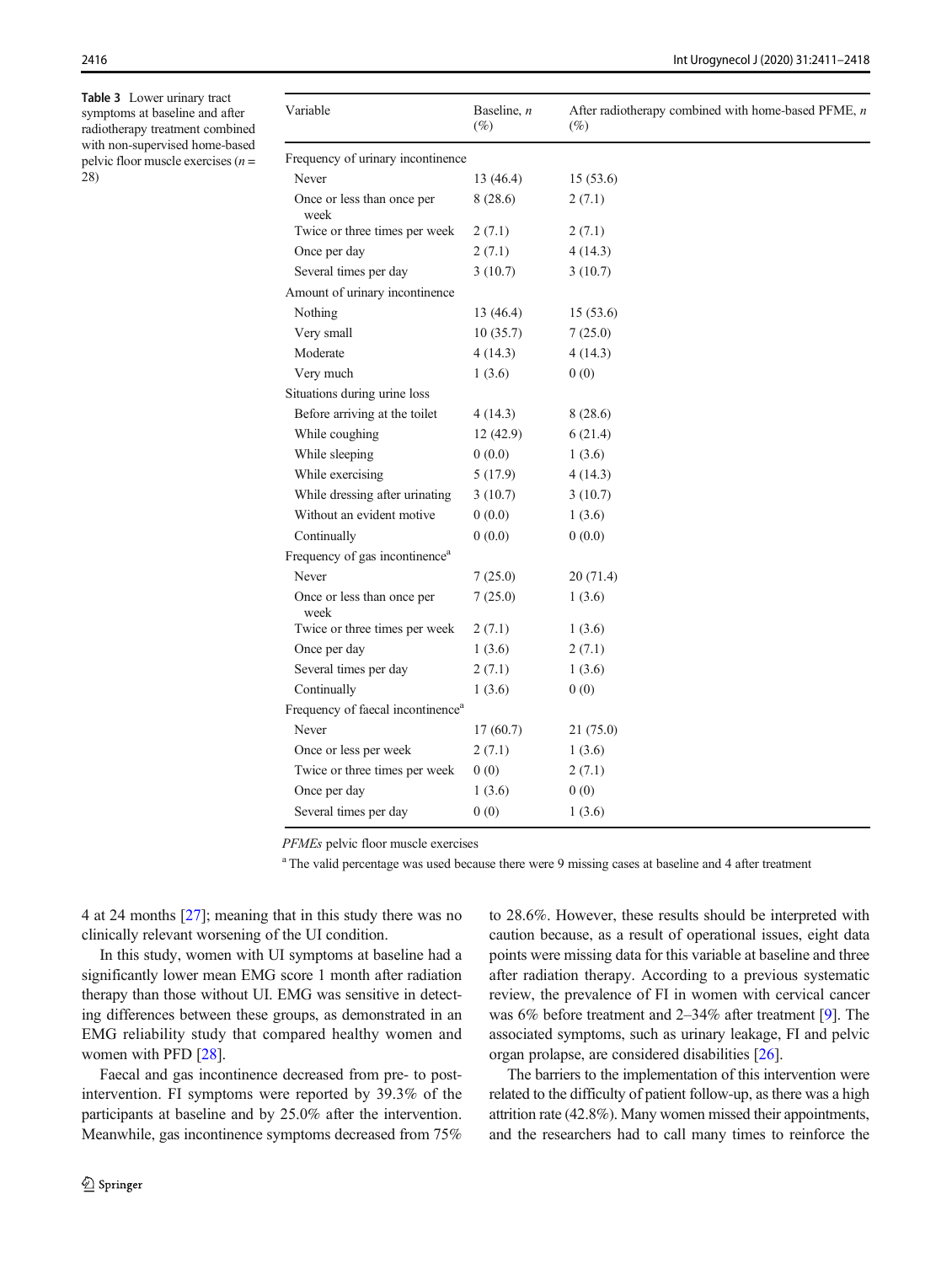<span id="page-6-0"></span>importance of continuing the exercises and attending the follow-up visit. It was hypothesised that this could be a result of the study population characteristics. First, cancer treatment probably affected many of the women's daily routines and financial stability. Second, they were receiving treatment from a public hospital; thus, attendance may have been affected by the exposure to greater socioeconomic risk and also less social support. Third, cultural issues related to sexual taboos may have influenced adherence to the intervention. Other studies that included only cervical cancer patients who presented symptoms of PFD showed a slightly lower attrition rate: 29.4% [[21](#page-7-0)] and 10% [\[22\]](#page-7-0). It is probable that people tend to more frequently adhere to treatments than to preventive approaches.

A systematic review with women with gynaecological cancer suggested that adherence rates to interventions, such as the use of vaginal dilators, might low: 25 to 89.2%. The study also found a large variation in the definitions and methods of assessing therapy adherence [\[29\]](#page-7-0).

Future studies should explore the long-term (ideally more than 6 months) effects of home-based PFMEs during pelvic radiation therapy. In addition, qualitative studies could provide an in-depth understanding of non-adherence. Finally, it would be interesting to evaluate the feasibility of conducting a similar project in a private health-care setting with women of higher socioeconomic status.

Contributions C. Sacomori: protocol/project development, data collection or management, data analysis, manuscript writing/editing; P. Araya-Castro: protocol/project development, data collection or management, manuscript writing/editing; P. Diaz-Guerrero: protocol/project development, delivered the intervention, manuscript editing; I.A. Ferrada: recruited participants, data collection or management, manuscript editing; A.C. Martínez-Varas: recruited participants, tabulated data, data collection or management, manuscript editing; K. Zomkowski: manuscript writing and editing.

Funding 1° Concurso de Investigacion Interno de la Universidad Bernardo O'Higgins (Ref. UBO/VRIP 170202) and Concurso de Investigacion Interno de la Universidad San Sebastian (PI0073–2016- 0003-IE).

#### Compliance with ethical standards

Conflicts of interest The authors declare that they have no conflicts of interest.

### References

- 1. Bodean OM, Marcu RD, Spinu DA, Socea B, Diaconu CC, Munteanu O, et al. Pelvic floor disorders in gynaecological malignancies. An overlooked problem? J Mind Med Sci. 2018;5(1):46– 52. <https://doi.org/10.22543/7674.51.P4652>.
- 2. Greear G, Lefkowits C, Parrillo LM, et al. Incontinence, voiding dysfunction, and other urologic complications after radiotherapy for gynecologic malignancies. Curr Bladder Dysfunct Rep. 2016;11: 88–97. <https://doi.org/10.1007/s11884-016-0354-7>.
- 3. Hazewinkel MH, Sprangers MAG, Van der Velden J, et al. Longterm cervical cancer survivors suffer from pelvic floor symptoms: a cross-sectional matched cohort study. Gynecol Oncol. 2010;117(2): 281–6. <https://doi.org/10.1016/j.ygyno.2010.01.034>.
- 4. DeVita VT Jr, Lawrence TS, Rosenberg SA. Devita, Hellman, and Rosenberg's cancer: principles and practice of oncology. 10th ed. Philadelphia: Wolters Kluwer; 2015.
- 5. Viswanathan AN, Lee LJ, Eswara JR, Horowitz NS, Konstantinopoulos PA, Mirabeau-Beale KL, et al. Complications of pelvic radiation in patients treated for gynecologic malignancies. Cancer. 2014;120(24):3870–83.
- 6. Bernard S, Ouellet M, Moffet H. Effects of radiation therapy on the structure and function of the pelvic floor muscles of patients with cancer in the pelvic area: a systematic review. J Cancer Surviv. 2016;10(2):351–62. [https://doi.org/10.1007/s11764-015-0481-8.](https://doi.org/10.1007/s11764-015-0481-8)
- 7. Zomkowski K, Toryi AM, Sacomori C, et al. Sexual function and quality of life in gynecological cancer pre- and post-short-term brachytherapy: a prospective study. Arch Gynecol Obstet. 2016;294(4):833–40.
- 8. Bernard S, Moffet H, Plante M, et al. Pelvic-floor properties in women reporting urinary incontinence after surgery and radiotherapy for endometrial cancer. Phys Ther. 2016;97:438–48. [https://](https://doi.org/10.1093/ptj/pzx012) [doi.org/10.1093/ptj/pzx012](https://doi.org/10.1093/ptj/pzx012).
- 9. Ramaseshan AS, Felton J, Roque D, et al. Pelvic floor disorders in women with gynaecologic malignancies: a systematic review. Int Urogynecol J. 2018;29:459–76. [https://doi.org/10.1007/s00192-](https://doi.org/10.1007/s00192-017-3467-4) [017-3467-4.](https://doi.org/10.1007/s00192-017-3467-4)
- 10. Plácido TR. [Physical therapy for patients post radiotherapy]. In: Figueira P, Marx A, Paim N. Manual de condutas e práticas de fisioterapia en oncología: oncología ginecológica. [Manual of physical therapy practices in oncology: gynecological oncology]. Barueri: Editora Manole; 2017.
- 11. Franceschini J, Sacarlato A, Cisi MC. Physiotherapy in main sexual dysfunctions after the treatment of cervical cancer: bibliographic review. Rev Bras Cancerol. 2010;56:501–6.
- 12. Price N, Dawood R, Jackson SR. Pelvic floor exercise for urinary incontinence: a systematic literature review. Maturitas. 2010;67: 309–15.
- 13. Laycock J, Jerwood D. Pelvic floor muscle assessment: the PERFECT scheme. Physiotherapy. 2001;87:631–42. [https://doi.](https://doi.org/10.1016/S0031-9406(05)61108-X) [org/10.1016/S0031-9406\(05\)61108-X](https://doi.org/10.1016/S0031-9406(05)61108-X).
- 14. Avery K, Donovan J, Peters TJ, et al. ICIQ: a brief and robust measure for evaluating the symptoms and impact of urinary incontinence. Neurourol Urodyn. 2004;23:322–30. [https://doi.org/10.](https://doi.org/10.1002/nau.20041) [1002/nau.20041.](https://doi.org/10.1002/nau.20041)
- 15. Busquets CM, Serra TR. Validación del cuestionario International Consultation on Incontinence Questionnaire Short-Form (ICIQ-SF) en una población chilena usuaria del Fondo Nacional de Salud (FONASA). Rev Méd Chile. 2012;140(3):340–6.
- 16. Miller JM, Ashton-Miller JA, Delancey JO. A pelvic muscle precontraction can reduce cough-related urine in selected women with mild SUI. J Am Geriatr Soc. 1998;46:870–4.
- 17. Bø K, Talseth T, Holme I. Single blind, randomized controlled trial of pelvic floor exercises, electrical stimulation, vaginal cones, and no treatment in management of genuine stress incontinence in women. BMJ. 1999;318:487–93.
- 18. Sacomori C, Berghmans B, Mesters I, et al. Strategies to enhance self-efficacy and adherence to home-based pelvic floor muscle exercises did not improve adherence in women with urinary incontinence: a randomised trial. J Physiother. 2015;61:190–8. [https://doi.](https://doi.org/10.1016/j.jphys.2015.08.005) [org/10.1016/j.jphys.2015.08.005.](https://doi.org/10.1016/j.jphys.2015.08.005)
- 19. Health Ministry of Chile. Guias Clinicas AUGE: Cancer Cervicouterino. [AUGE Clinical Guidelines: cervical cancer] 2015. Available at [https://www.minsal.cl/wp-content/uploads/](https://www.minsal.cl/wpontent/uploads/2015/09/GPC-aCU.pdf) [2015/09/GPC-CaCU.pdf](https://www.minsal.cl/wpontent/uploads/2015/09/GPC-aCU.pdf).